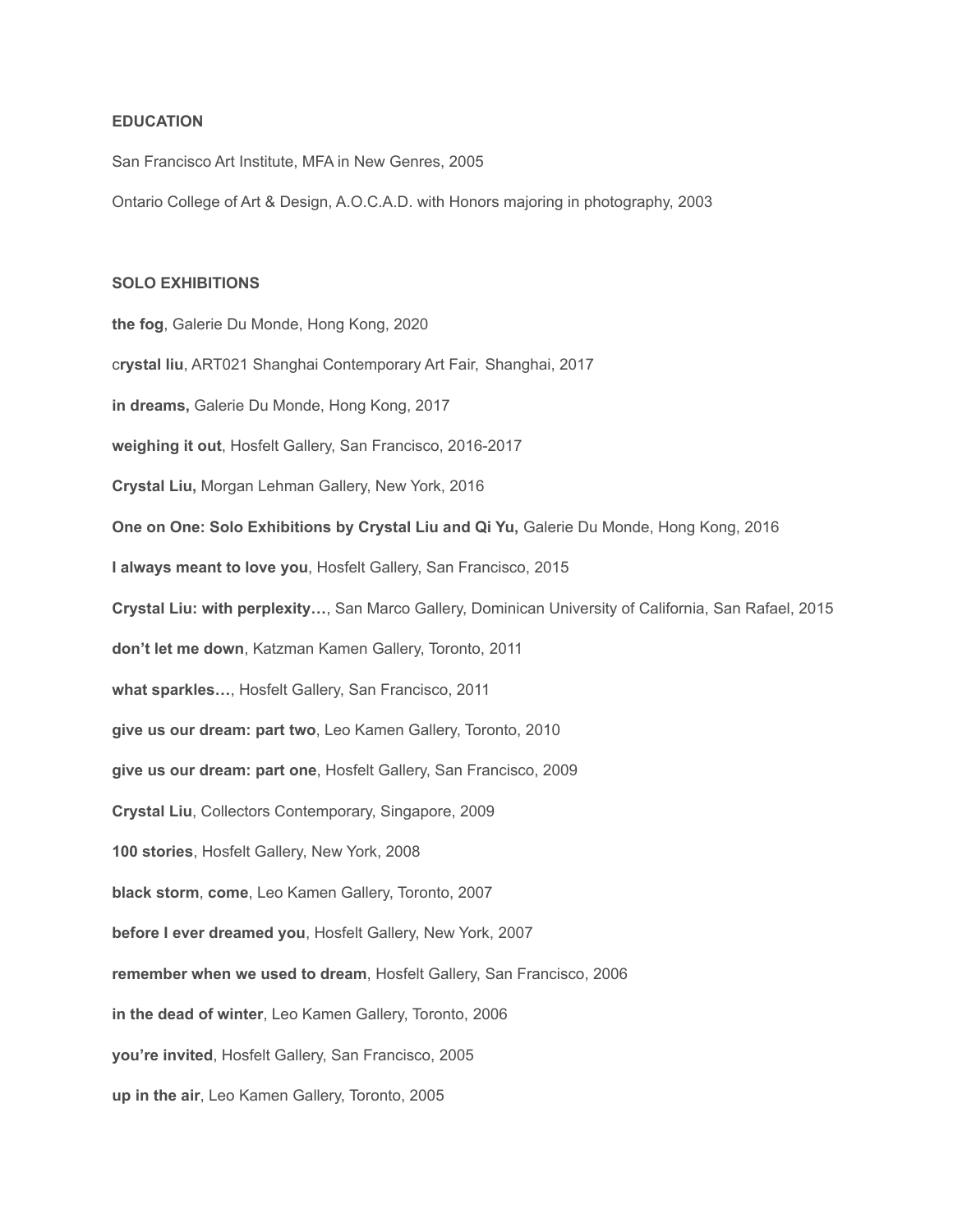### **SELECTED GROUP EXHIBITIONS**

**XX: Twenty Year Exhibition**, Morgan Lehman Gallery, New York, 2022 **where we are,** Hosfelt Gallery, San Francisco, 2021 **Kunstcapades Ultra-Rare Telethon**, Minnesota Street Project Adjacent, San Francisco, CA, 2021 **BETWEEN THEM: An Installation Composed of Drawings,** Hosfelt Gallery, San Francisco, 2019 **side by side/in the world,** SFAC Gallery, San Francisco, 2019 **no moon at all**, Organhaus, Chongqing, China, 2017 **Detritus,** San Jose Institute of Contemporary Art, San Jose, 2017 **Bedazzled: Art That is Bewitching, Bejeweled,** The Lehman College Art Gallery, Bronx, New York, 2016 **What Have We Done,** Walker Contemporary, Waitsfield, Vermont, 2016 **Semi-Permeable**, Hosfelt Galley, New York, 2012 **Time Flies**, Hosfelt Gallery, San Francisco, 2011 **The Coldest Winter I Ever Spent Was A Summer in San Francisco**, Hosfelt Gallery, 2009 **Tomorrow**, Steven Wolf Fine Arts, San Francisco, 2009 **And the Dish Ran Away With the Spoon**, Collectors Contemporary, Singapore, 2008 **40th Anniversary Art on Paper**, Weatherspoon Art Museum, North Carolina, 2008 **Vocabularies of Metaphor: More Stories**, Hosfelt Gallery, San Francisco, 2008 **Summer Reading**, Hosfelt Gallery, San Francisco, 2008 **100 stories**, Hosfelt Gallery, New York, 2008 **Nostalgia**, Chinese Culture Center, San Francisco, 2007 **Pattern vs. Decoration**, Hosfelt Gallery, San Francisco, 2007 **Drawings: Visions**, Surfaces and Beyond, Triton Museum of Art, Santa Clara, 2007 **Inaugural Show**, Hosfelt Gallery, New York, 2006 **Book**, Hosfelt Gallery, New York, 2006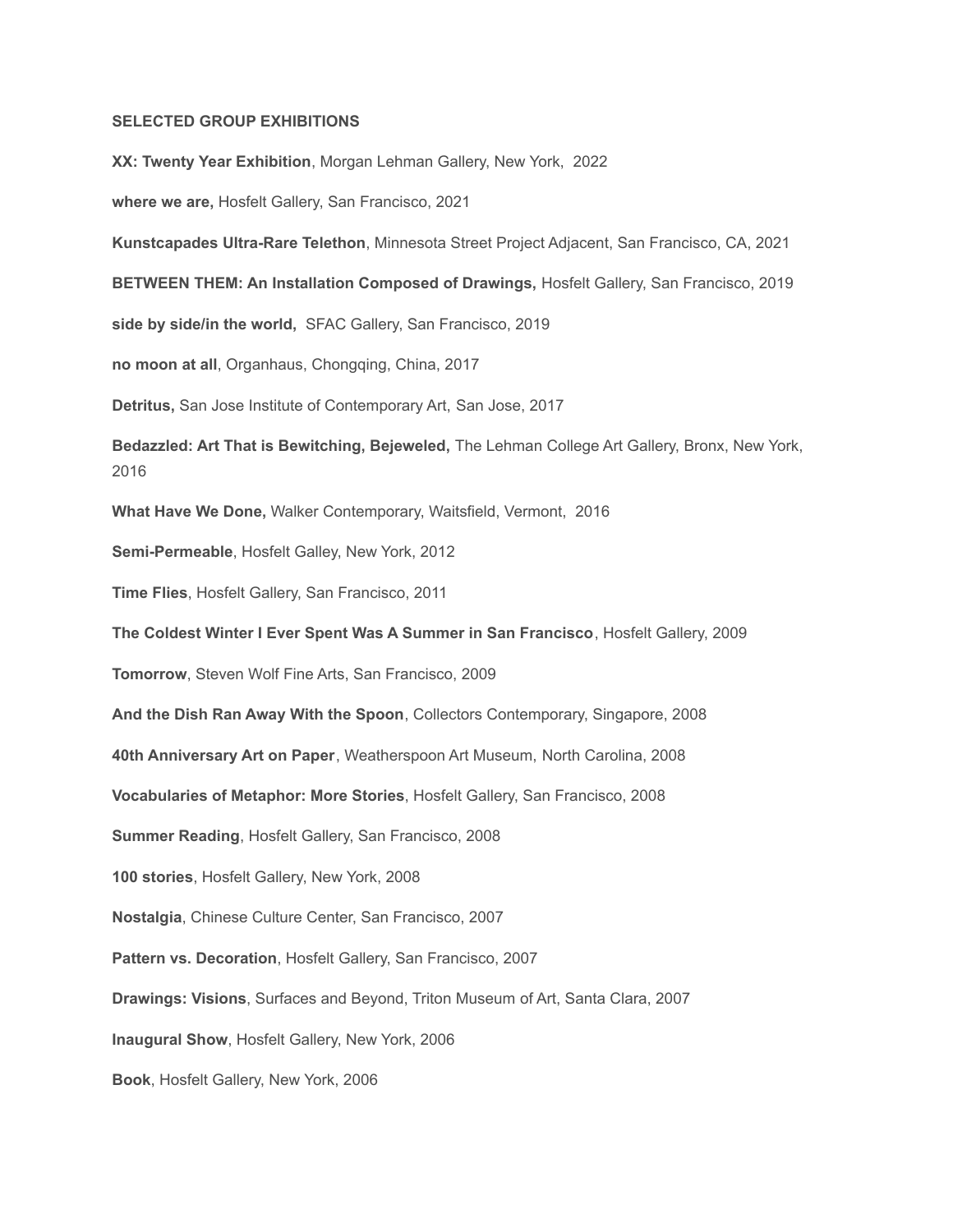**M Theory**, Hosfelt Gallery, San Francisco, 2005 **The Enchanted Fores**t, Musee of New Langton Arts, San Francisco, 2005 **RGB**, TransAmerica Center, San Francisco, 2005 **Landscape Project**, Gallery 44, Toronto, 2005 **San Francisco Art Institute MFA Show,** Fort Mason, San Francisco, 2005 **In League with Forces of Evil**, Kino Lab, Ujazdowskie Castle, Poland, 2005 **Fog Food**, De Young Musuem Satellite Space, San Francisco, 2005 **Death By Tea light Part II,** Artist Television Access, San Francisco, 2005 **My House Is Dead**, The Diego Rivera Gallery, San Francisco, 2004 **You Are Here**, The Drake Hotel, Toronto, 2004 **Art Book**s, Walter and McBean Gallery, San Francisco, 2004 **Third Street Hard Knox Fat Famous Dog Patch Show**, Swell Gallery, San Francisco, 2004 **Group Show**, Leo Kamen Gallery, Toronto, 2003 **Debut**, Leo Kamen Gallery, Toronto, 2003

# **ART RESIDENCY**

Organhaus, Chongqing, China, September to November 2017

### **REVIEWS and PUBLICATIONS**

*"Patterns All Around"*, **Scholastic Art Magazine**, January/February, 2021. p.11 Lopez, Juliana, *"5 Artists to Follow If You Like Yahoo [Kusama",](https://www.artsy.net/article/artsy-editorial-5-artists-follow-yayoi-kusama)* **Artsy**, Sept. 15, 2020 Dembina, Andrew, *"Inside Crystal Liu's [Exhibition](https://www.prestigeonline.com/hk/pursuits/inside-crystal-lius-exhibition-galerie-du-monde/) at Galerie du Monde"*, **Prestige**, September 14, 2017. Wong, Steven, *"One on One: Not About 'Ink Art'"*, **TVB Life**, February 2016, p.64-67 Young, Trista, *"Natural Connection"*, **The Standard/Hong Kong**, February 12, 2016, p.3